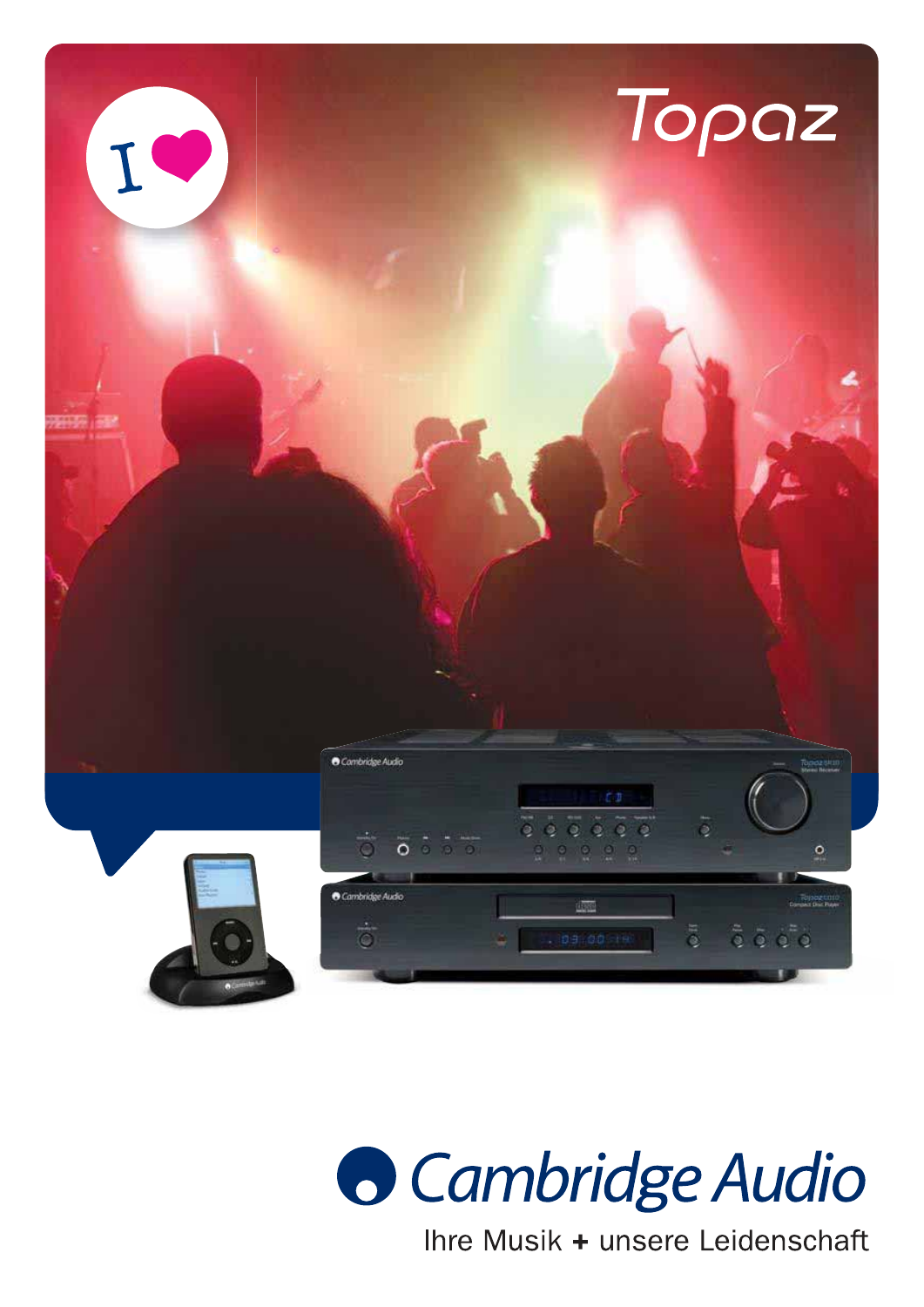

## Entdecken Sie Ihre Musik neu...

Spitzen Sie Ihre Ohren und erleben Sie, wie Ihre Musik mit Topaz, einem ganz neuen Audiounterhaltungskonzept der beliebtesten britischen Hi-Fi-Marke, wirklich klingen kann.

Topaz ist ein wahrlich elegantes Sortiment hochwertiger Hi-Fi-Komponenten von Cambridge Audio, welche von Grund auf in Großbritannien konzipiert wurden und Ihr musikalisches Erleben mit Sicherheit auf eine höhere Ebene versetzen wird. Für jede Vorliebe gibt es ein Topaz-Modell, mit dem Sie Ihre Musik optimal genießen können unabhängig davon, was für Musik Sie bevorzugen und wie Sie sie hören.

Angesichts eines Sortiments an Verstärkern mit iPod/MP3-Unterstützung, einem integrierten Receiver und funktionsreichen CD-Playern ist jetzt der ideale Zeitpunkt, die Welt der Komplettanlagen hinter sich zu lassen und herauszufinden, wie Ihre Musik wirklich klingen kann.

Für wahren Hi-Fi-Klang bedarf es keiner großen, hässlichen Kästen. Das schicke, schlanke Metalldesign von Topaz bietet hohe Qualität und wurde so entworfen, dass es genau zu Ihrem Heim passt.

Worauf warten Sie also noch? Egal wie Sie Ihre Musik mögen, wartet der erstaunliche Wert von Topaz nur darauf, herausgelassen zu werden!



Der erstaunliche Wert von iD10-Dock für iPod - die perfekte Ergänzung zu Ihrem Topaz-Receiver oder -Verstärker.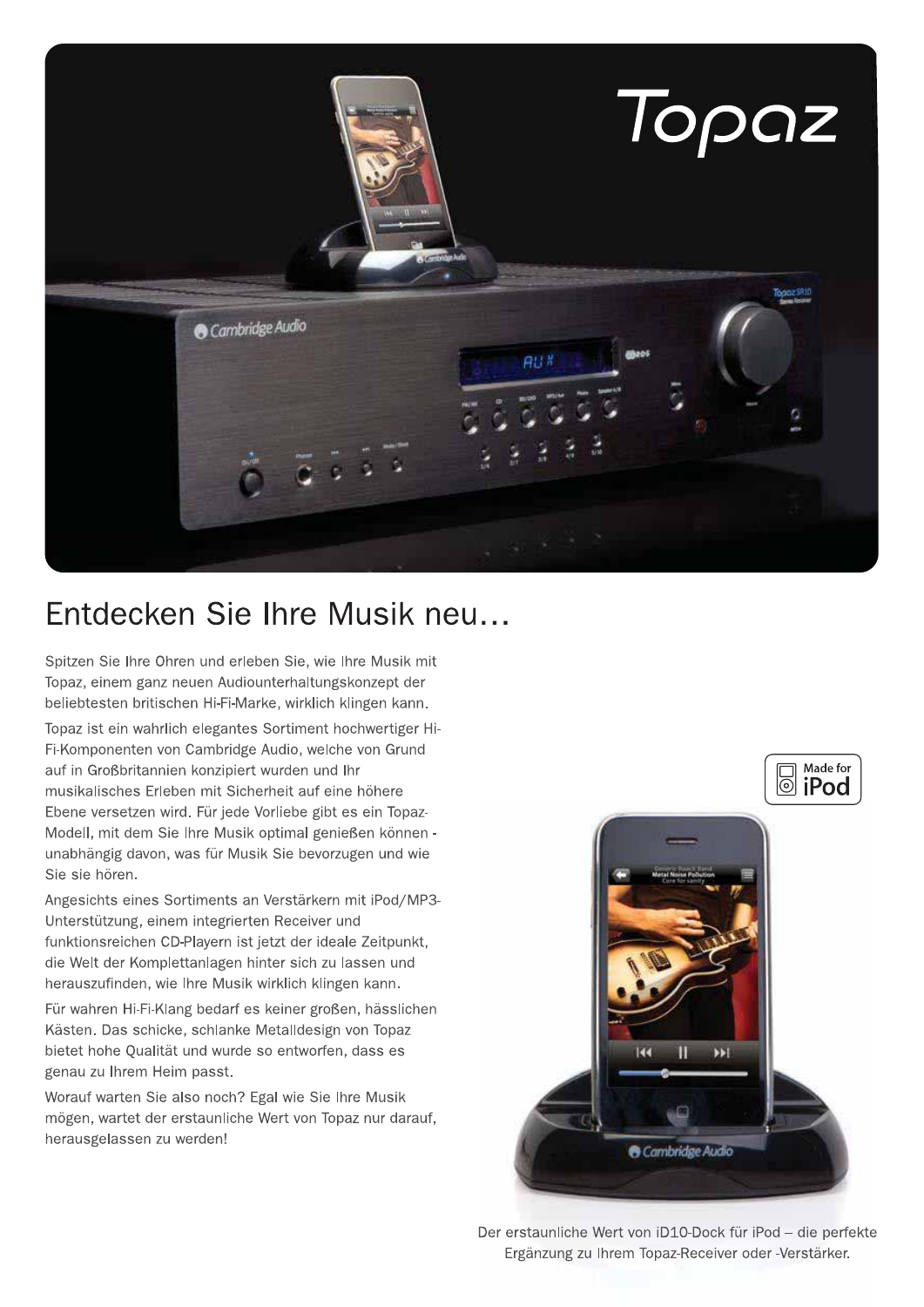

### SR10 - leistungsstarker Stereo-Receiver

Der SR10 mit voller Funktionsauswahl vereint einen starken integrierten Stereoverstärker mit FM/AM-RDS-Tuner. Ein absolut diskreter Hochleistungsverstärker offenbart in Verbindung mit einem speziell konzipierten, übergroßen Ringkerntransformator mit niedrigem Fluss sofort seine audiophile Abstammung - genauso wie es sein Klang tun wird, wenn Sie ihn zum ersten Mal hören. Die bereits eindrucksvollen technischen Daten werden durch einen Anschluss für MP3-Player oder iPod an der Vorderseite sowie eine komplette Fernsteuerung für die perfekte Bedienung aus dem Sessel ergänzt.

- · 85 Watt pro Kanal 8 Ohm
- 4 Quelleingänge an der Rückseite
- FM/AM-RDS-Tuner mit 30 Voreinstellungen
- 1 x Eingang für iPod oder MP3 an der Vorderseite  $\bullet$
- Integrierte Phonostufe zum Anschluss eines Plattenspielers  $\bullet$
- Ausgänge für Doppellautsprecher  $\ddot{\phantom{0}}$
- $\ddot{\phantom{0}}$ Dimmbares Display mit Hintergrundbeleuchtung
- Infrarot-Fernbedienung im Lieferumfang enthalten



#### AM10 - erstklassiger integrierter Verstärker

Wenn Sie einen Verstärker suchen, bei dem keine Verzerrungen vorkommen, ist der AM10 genau das, worauf Ihre Ohren gewartet haben. Und mit echten 35 Watt pro Kanal ist er auch eine starke Konkurrenz für deutlich teurere Modelle anderer Anbieter. Seinem schlanken Äußeren aus poliertem Aluminium ist kaum etwas von dem hochleistungsfähigen inneren Design anzusehen, das nur darauf wartet, Ihre Musik zum Erklingen zu bringen. Mit seinem absolut diskreten Endverstärker und dem übergroßen Ringkerntransformator ist der AM10 ein echter Wolf im Schafspelz. Hinsichtlich der Funktionsvielfalt fehlt es dem AM10 an nichts. Fünf Line-Level-Eingänge sorgen dafür, dass Sie alle Ihre Lieblingsgeräte, wie CD-Player, Fernseher, DVD-Player, usw. in hoher Qualität anschließen können. Dank der integrierten Phonostufe können Sie sogar sofort Ihren Plattenspieler mit dem Verstärker verbinden. Angesichts all dieser Eingänge ist es gut, den Überblick zu behalten, und das übersichtliche Display des AM10 bietet volles Quellen- und Volumen-Feedback. Schließlich sorgt eine mitgelieferte Fernbedienung dafür, dass Sie Ihre Musik von überall aus genießen können - wo auch immer Sie sich entspannen möchten.

- 35 Watt pro Kanal 8 Ohm k.
- 5 Quelleingänge an der Rückseite  $\bullet$
- 1 MP3-Line-Level-Eingang an der Vorderseite
- Integrierte Phonostufe zum Anschluss eines Plattenspielers
- Ausgänge für Doppellautsprecher

#### CD10 - erstklassiger CD-Player

Mit einem hochwerigen Wolfson-Digital-Analog-Wandler. einem überragenden Servosystem und einem präzisen Transport nutzt der CD10 jede noch so kleine Information Ihrer Lieblings-CDs und überträgt unverfälschte Signale an Ihren angepassten Topaz-Verstärker.

Zwischen dem CD10 und seinen Konkurrenten liegen Welten: Dafür sorgt der echte Hi-Fi-Schaltkreis, der Ihr Musikerlebnis wahrhaft steigert. Möglich ist dies durch die doppelseitige, oberflächenmontierte Technologie, die es den Technikern von Cambridge Audio ermöglicht, sehr viel kürzere Signalwege für höhere Präzision und Klarheit zu nutzen.

- Wolfson 8761 DAC (Digital-Analog-Wandler)
- CD-, MP3- und WMA-Wiedergabe von entsprechend verschlüsselten CDs
- Analog- und S/PDIF-Digital-Ausgänge
- Dimmbares Display mit Hintergrundbeleuchtung
- Komplett-Fernbedienung